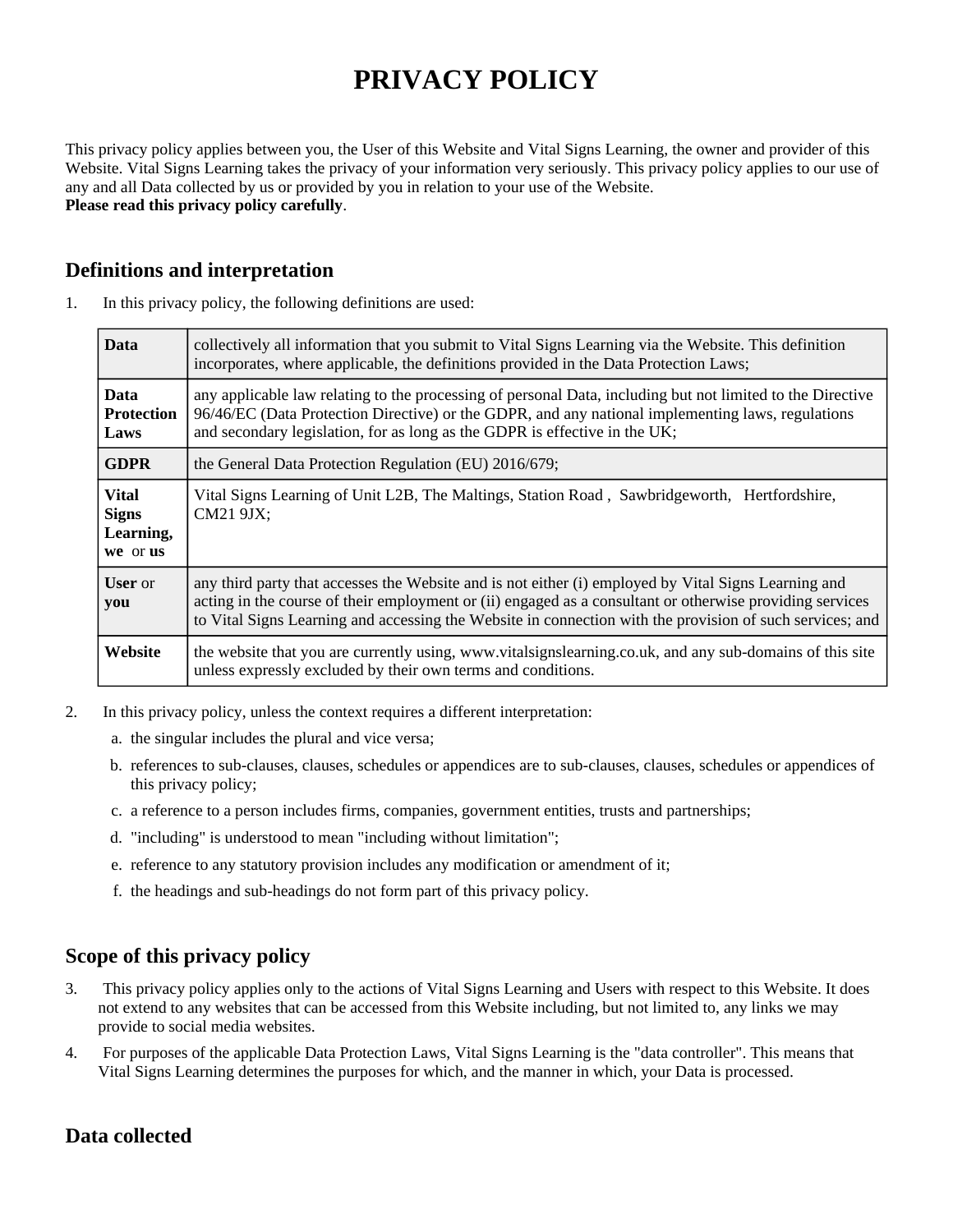- 5. We may collect the following Data, which includes personal Data, from you:
	- a. name;
	- b. date of birth;
	- c. gender;
	- d. job title;
	- e. profession;
	- f. contact Information such as email addresses and telephone numbers;
	- g. demographic information such as postcode, preferences and interests;
	- h. financial information such as credit / debit card numbers;

in each case, in accordance with this privacy policy.

# **How we collect Data**

- 6. We collect Data in the following ways:
	- a. data is given to us by you ; and
	- b. data is collected automatically.

# **Data that is given to us by you**

- 7. Vital Signs Learning will collect your Data in a number of ways, for example:
	- a. when you contact us through the Website, by telephone, post, e-mail or through any other means;
	- b. when you register with us and set up an account to receive our products/services;
	- c. when you complete surveys that we use for research purposes (although you are not obliged to respond to them);
	- d. when you enter a competition or promotion through a social media channel;
	- e. when you make payments to us, through this Website or otherwise;
	- f. when you elect to receive marketing communications from us;
	- g. when you use our services;

in each case, in accordance with this privacy policy.

# **Data that is collected automatically**

- 8. To the extent that you access the Website, we will collect your Data automatically, for example:
	- a. we automatically collect some information about your visit to the Website. This information helps us to make improvements to Website content and navigation, and includes your IP address, the date, times and frequency with which you access the Website and the way you use and interact with its content.

# **Our use of Data**

- 9. Any or all of the above Data may be required by us from time to time in order to provide you with the best possible service and experience when using our Website. Specifically, Data may be used by us for the following reasons:
	- a. internal record keeping;
	- b. transmission by email of marketing materials that may be of interest to you;

in each case, in accordance with this privacy policy.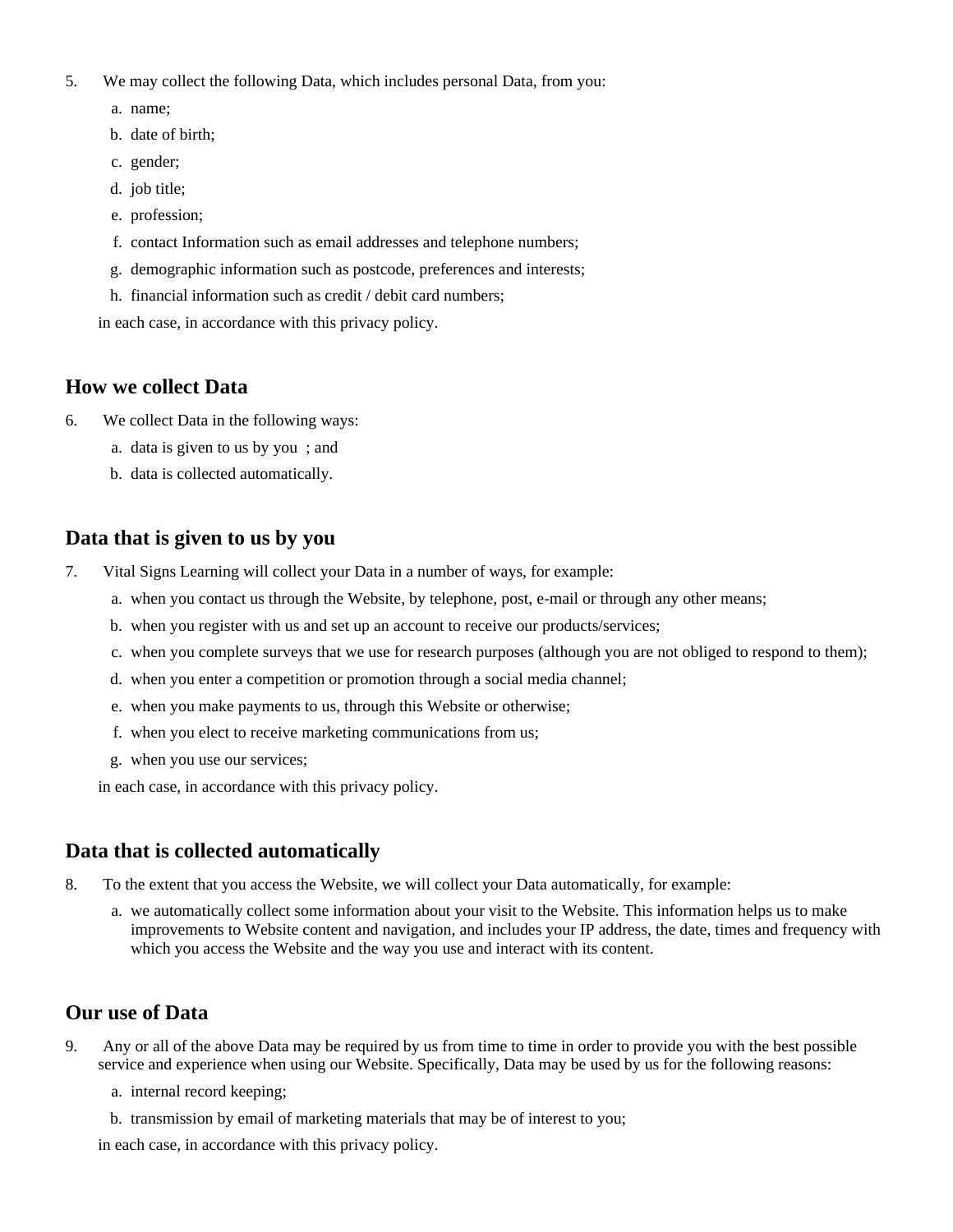- 10. We may use your Data for the above purposes if we deem it necessary to do so for our legitimate interests. If you are not satisfied with this, you have the right to object in certain circumstances (see the section headed "Your rights" below).
- 11. For the delivery of direct marketing to you via e-mail, we'll need your consent, whether via an opt-in or soft-opt-in:
	- a. soft opt-in consent is a specific type of consent which applies when you have previously engaged with us (for example, you contact us to ask us for more details about a particular product/service, and we are marketing similar products/services). Under "soft opt-in" consent, we will take your consent as given unless you opt-out.
	- b. for other types of e-marketing, we are required to obtain your explicit consent; that is, you need to take positive and affirmative action when consenting by, for example, checking a tick box that we'll provide.
	- c. if you are not satisfied about our approach to marketing, you have the right to withdraw consent at any time. To find out how to withdraw your consent, see the section headed "Your rights" below.
- 12. When you register with us and set up an account to receive our services, the legal basis for this processing is the performance of a contract between you and us and/or taking steps, at your request, to enter into such a contract.

# **Who we share Data with**

- 13. We may share your Data with the following groups of people for the following reasons:
	- a. our employees, agents and/or professional advisors to obtain advice from professional advisers, communicate with awarding bodies about qualifications;
	- b. third party service providers who provide services to us which require the processing of personal data to help third party service providers in receipt of any shared data to perform functions on our behalf to help ensure the website runs smoothly;
	- c. third party payment providers who process payments made over the Website to enable third party payment providers to process user payments and refunds;

in each case, in accordance with this privacy policy.

# **Keeping Data secure**

- 14. We will use technical and organisational measures to safeguard your Data, for example:
	- a. access to your account is controlled by a password and a user name that is unique to you.
	- b. we store your Data on secure servers.
	- c. payment details are encrypted using SSL technology (typically you will see a lock icon or green address bar (or both) in your browser when we use this technology.
- 15. Technical and organisational measures include measures to deal with any suspected data breach. If you suspect any misuse or loss or unauthorised access to your Data, please let us know immediately by contacting us via this e-mail address: info@vitalsignslearning.co.uk.
- 16. If you want detailed information from Get Safe Online on how to protect your information and your computers and devices against fraud, identity theft, viruses and many other online problems, please visit www.getsafeonline.org. Get Safe Online is supported by HM Government and leading businesses.

# **Data retention**

- 17. Unless a longer retention period is required or permitted by law, we will only hold your Data on our systems for the period necessary to fulfil the purposes outlined in this privacy policy or until you request that the Data be deleted.
- 18. Even if we delete your Data, it may persist on backup or archival media for legal, tax or regulatory purposes.

# **Your rights**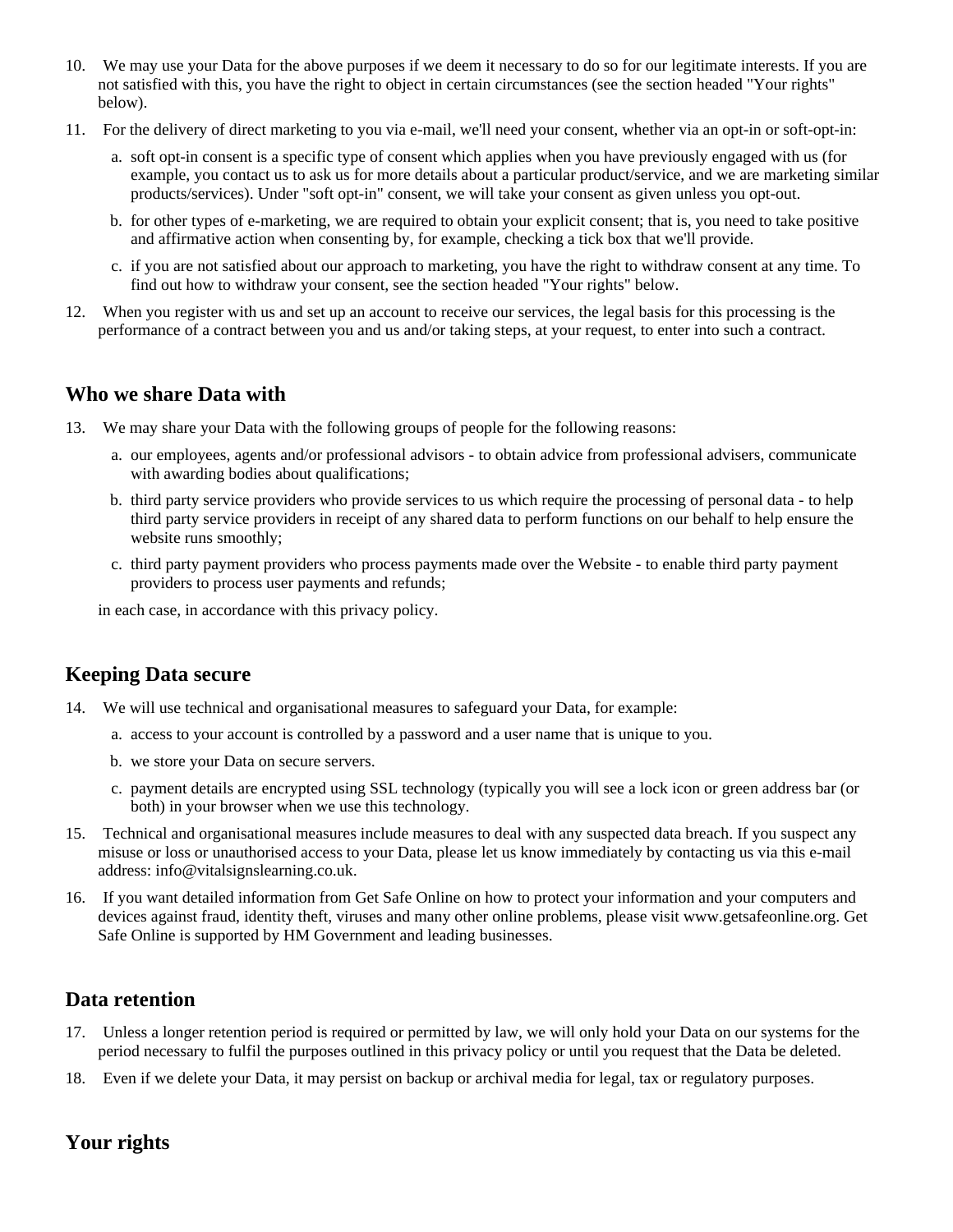- 19. You have the following rights in relation to your Data:
	- a. **Right to access** the right to request (i) copies of the information we hold about you at any time, or (ii) that we modify, update or delete such information. If we provide you with access to the information we hold about you, we will not charge you for this, unless your request is "manifestly unfounded or excessive." Where we are legally permitted to do so, we may refuse your request. If we refuse your request, we will tell you the reasons why.
	- b. **Right to correct** the right to have your Data rectified if it is inaccurate or incomplete.
	- c. **Right to erase** the right to request that we delete or remove your Data from our systems.
	- d. **Right to restrict our use of your Data** the right to "block" us from using your Data or limit the way in which we can use it.
	- e. **Right to data portability** the right to request that we move, copy or transfer your Data.
	- f. **Right to object** the right to object to our use of your Data including where we use it for our legitimate interests.
- 20. To make enquiries, exercise any of your rights set out above, or withdraw your consent to the processing of your Data (where consent is our legal basis for processing your Data), please contact us via this e-mail address: info@vitalsignslearning.co.uk.
- 21. If you are not satisfied with the way a complaint you make in relation to your Data is handled by us, you may be able to refer your complaint to the relevant data protection authority. For the UK, this is the Information Commissioner's Office (ICO). The ICO's contact details can be found on their website at https://ico.org.uk/.
- 22. It is important that the Data we hold about you is accurate and current. Please keep us informed if your Data changes during the period for which we hold it.

#### **Links to other websites**

23. This Website may, from time to time, provide links to other websites. We have no control over such websites and are not responsible for the content of these websites. This privacy policy does not extend to your use of such websites. You are advised to read the privacy policy or statement of other websites prior to using them.

#### **Changes of business ownership and control**

- 24. Vital Signs Learning may, from time to time, expand or reduce our business and this may involve the sale and/or the transfer of control of all or part of Vital Signs Learning. Data provided by Users will, where it is relevant to any part of our business so transferred, be transferred along with that part and the new owner or newly controlling party will, under the terms of this privacy policy, be permitted to use the Data for the purposes for which it was originally supplied to us.
- 25. We may also disclose Data to a prospective purchaser of our business or any part of it.
- 26. In the above instances, we will take steps with the aim of ensuring your privacy is protected.

#### **General**

- 27. You may not transfer any of your rights under this privacy policy to any other person. We may transfer our rights under this privacy policy where we reasonably believe your rights will not be affected.
- 28. If any court or competent authority finds that any provision of this privacy policy (or part of any provision) is invalid, illegal or unenforceable, that provision or part-provision will, to the extent required, be deemed to be deleted, and the validity and enforceability of the other provisions of this privacy policy will not be affected.
- 29. Unless otherwise agreed, no delay, act or omission by a party in exercising any right or remedy will be deemed a waiver of that, or any other, right or remedy.
- 30. This Agreement will be governed by and interpreted according to the law of England and Wales. All disputes arising under the Agreement will be subject to the exclusive jurisdiction of the English and Welsh courts.

# **Changes to this privacy policy**